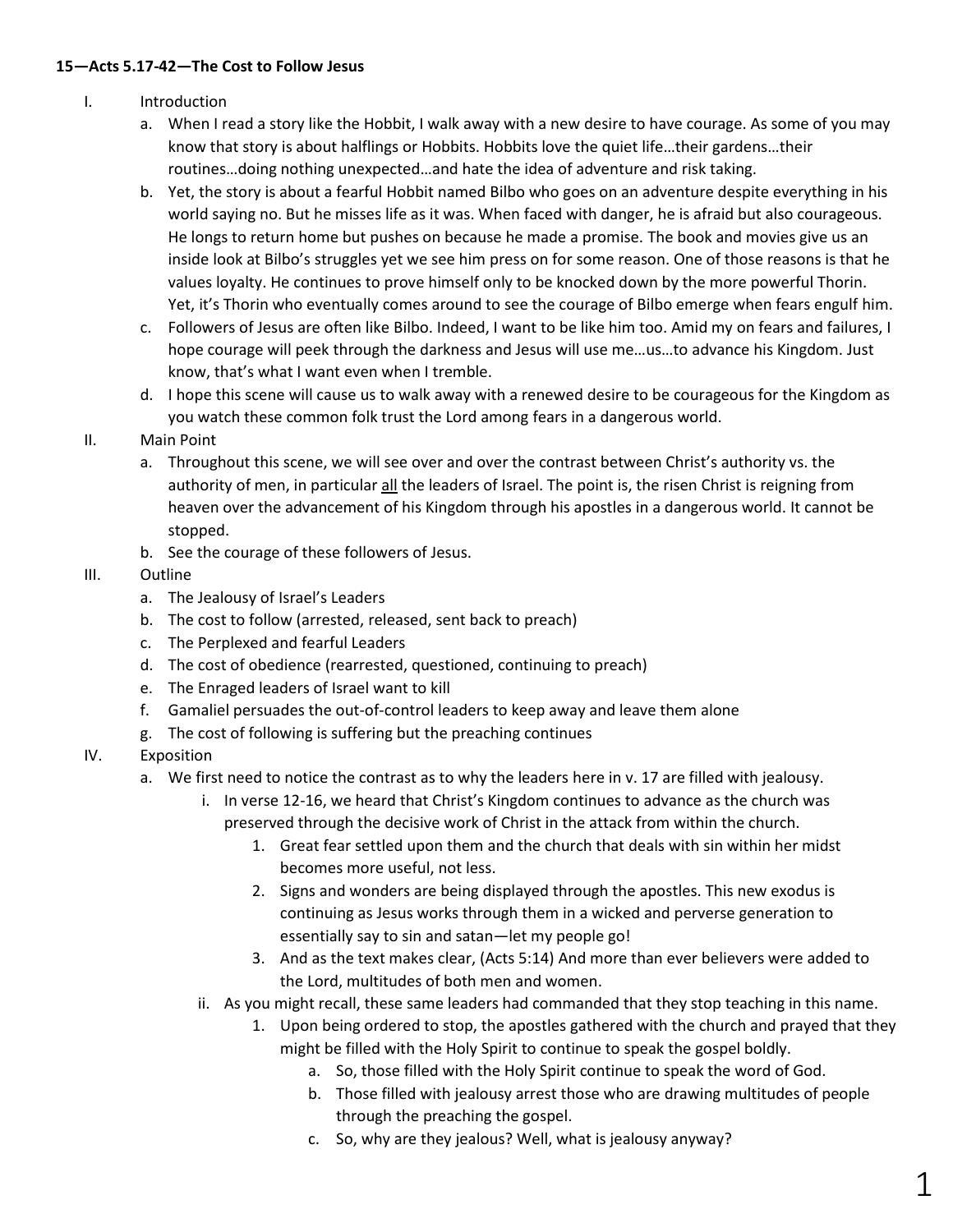- i. Do they feel hostile toward a rival? Yes, I think so.
- ii. Are they vigilant in guarding what they believe belongs to them?
- iii. If you can think back to those school days when your boyfriend or girlfriend gave too much attention to someone else and you felt threatened that you may lose the one you love. Well, that's what these leaders seem to feel.
	- 1. The leaders believe the allegiance and affections of these people belong to them. But throughout the Gospels, Jesus pointed out their wrong desires.
	- 2. Wrongful jealousy controls you like fear.
	- 3. (Prov. 6:34) For jealousy makes a man furious, and he will not spare when he takes revenge.
- d. I suppose we could talk about how to fight jealously for the rest of the sermon.
	- i. The one simple answer that would end their jealousy would be to
		- receive the forgiveness in Christ that has already been offered to them. 1. In other words, they will either try to beat them or join them!
- iii. Well, in verse 18 they deal with their jealousy by arresting the apostles. Let's try to beat them.
	- 1. To add to the warning, they want the people to see them wielding their power by putting them in a public prison.
		- a. I take this to mean that the prisoners can be seen by anyone walking by. I imagine it looking like a storefront of sorts with only a front entrance and armed guards stationed in front.
		- b. They are attempting to say, we are the ones in authority. Let this be a warning to all of you who seek to follow this Jesus.
- b. That leads us to the next contrast beginning in v. 19. Let's see that before we consider what it costs to follow Jesus.
	- i. As the leaders of Israel flex their muscles and go to bed for the night anticipating they will solve this problem in the morning, an angel of the Lord comes during the night and opens the prison doors and brings them out.
		- 1. Jesus is saying, actually I am the Leader with all authority. I am the one who knows what happens to my people. They have the message of life.
		- 2. Jesus is the better Moses. He needs not say, let my people go to these Pharoah-like leaders. He sends one angel and walks them out the door of this public prison.
	- ii. Now, let's notice what it cost these apostles to follow.
		- 1. They had been given the task of being witnesses in Jerusalem, Judea, Samaria, and to the ends of the earth.
		- 2. Peter and John were arrested for being a witness for Christ.
		- 3. Now all the apostles have been arrested.
			- a. Following Christ does not promise that you will not suffer. The same Jesus who ordered the angel to let them go could have prevented them from being arrested too.
			- b. Furthermore, this release does not mean this is what will happen every time they are incarcerated. Indeed, they will be rearrested soon enough.
			- c. It does mean that Christ is in control. He has purpose for all that he does. This arrest demonstrates his power and care for his people. Without it, we might conclude that Jesus is powerless against the rulers like this.
		- 4. The cost doesn't stop. It's not like, well I've been arrested. I've paid my dues. I will spend my days picking up seashells.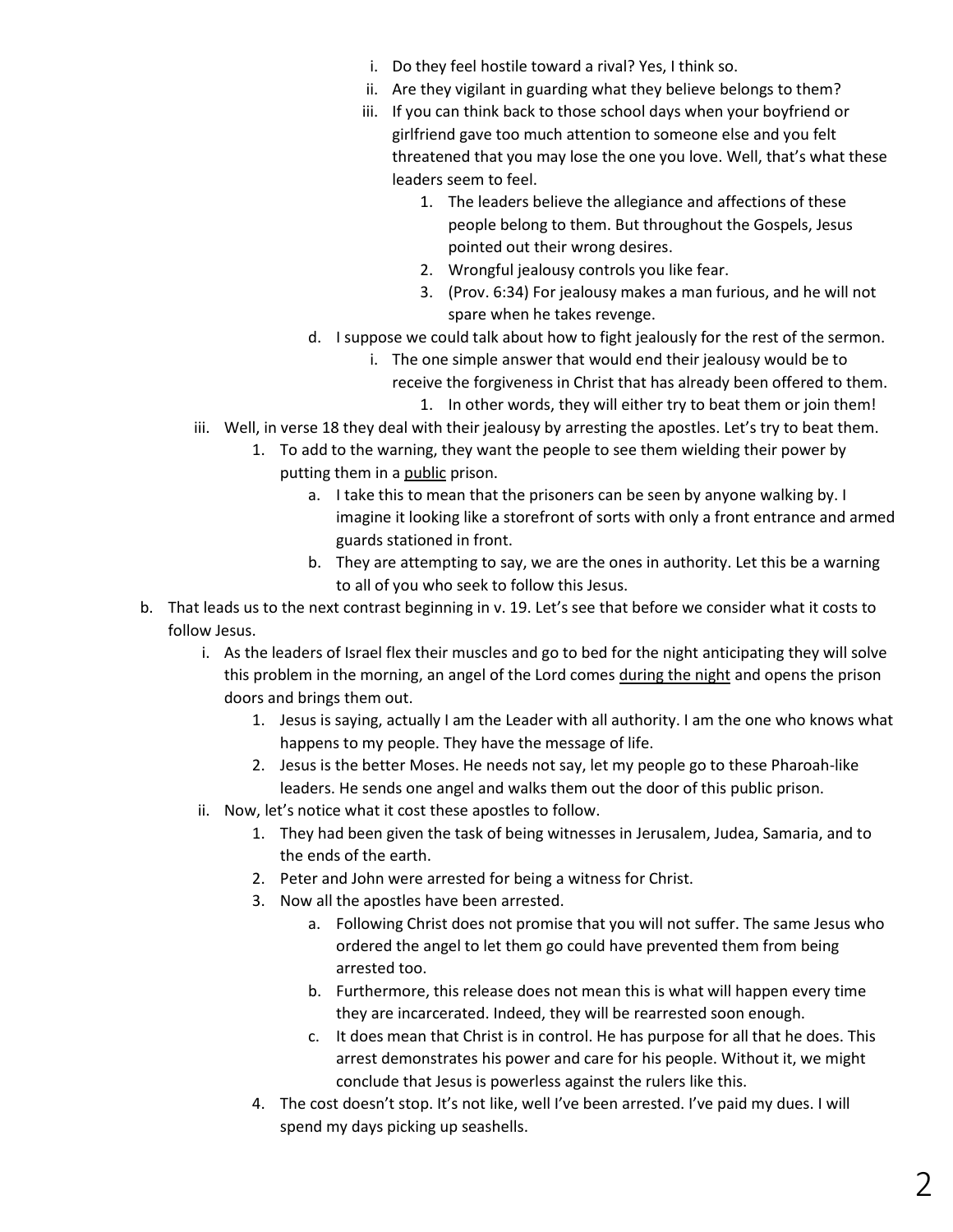- a. No, the angel releases them for the purpose of continuing to be witnesses in Jerusalem.
- b. This angel delivers a message from King Jesus--(Acts 5:20) "Go and stand in the temple and speak to the people all the words of this Life."
	- i. Go and speak are the commands. Standing in the temple is clear sign of defiance and victory.
	- ii. Their message is for "this life." It is a message to believe now. It is a message to be obeyed now. It is a message for this life and the life to come.
- c. But how will the apostles respond? (Acts 5:21) And when they heard this, they entered the temple at daybreak and began to teach.
	- i. They are sent to do very thing that caused them to be arrested in the first place.
	- ii. They didn't lay low until all of this blew over or move to a different area.
	- iii. What Jesus commands is superior to everything else, no matter the cost.
- d. What will this continued obedience cost the apostles? Did the angel say, here's my contact information…call me if this happens again? No promises are given.
	- i. It could be like this to the church in Smyrna: (Rev. 2:10)<sup>10</sup> Do not fear what you are about to suffer. Behold, the devil is about to throw some of you into prison, that you may be tested, and for ten days you will have tribulation. Be faithful unto death, and I will give you the crown of life.
	- ii. The life of a witness for Christ has many certainties.
		- 1. One is this--(Jn. 16:33) In the world you will have tribulation. But take heart; I have overcome the world."
		- 2. Another is this--(Lk. 21:17-19)<sup>17</sup> You will be hated by all for my name's sake. <sup>18</sup> But not a hair of your head will perish. <sup>19</sup> By your endurance you will gain your lives.
- iii. That's what it might cost to follow Jesus. He doesn't promise comfort now, but later.
- c. Now, it's the next morning there in the middle of v. 21. The jealous leaders subsided their anger by arresting the apostles. But their assurance is short lived. These powerful men find themselves perplexed and fearful.
	- i. The all the leading authorities assemble together. They send for their prisoners who are locked up in a public prison…
	- ii. Another contrast shows up in v. 22—But when officers came, they did not find them in the prison.
		- 1. It's almost comical. They are ready for court but they can't find their prisoners.
			- a. It's funny because they find the prison securely locked.
			- b. The guards are standing there guarding an empty public cell. They have been standing at the door but when the door is opened, no one is inside.
		- 2. How will they respond? They are greatly perplexed.
			- a. Perplexed has the idea of scattered. In other words, they didn't know what to think. They didn't know where they were or how they had gotten out.
	- iii. Another contrast pops up in v. 25. They don't know but some bystander knows where they are.
		- 1. (Acts 5:25) But someone came and reported to them, "The men whom you put in prison are standing in the temple and teaching the people!"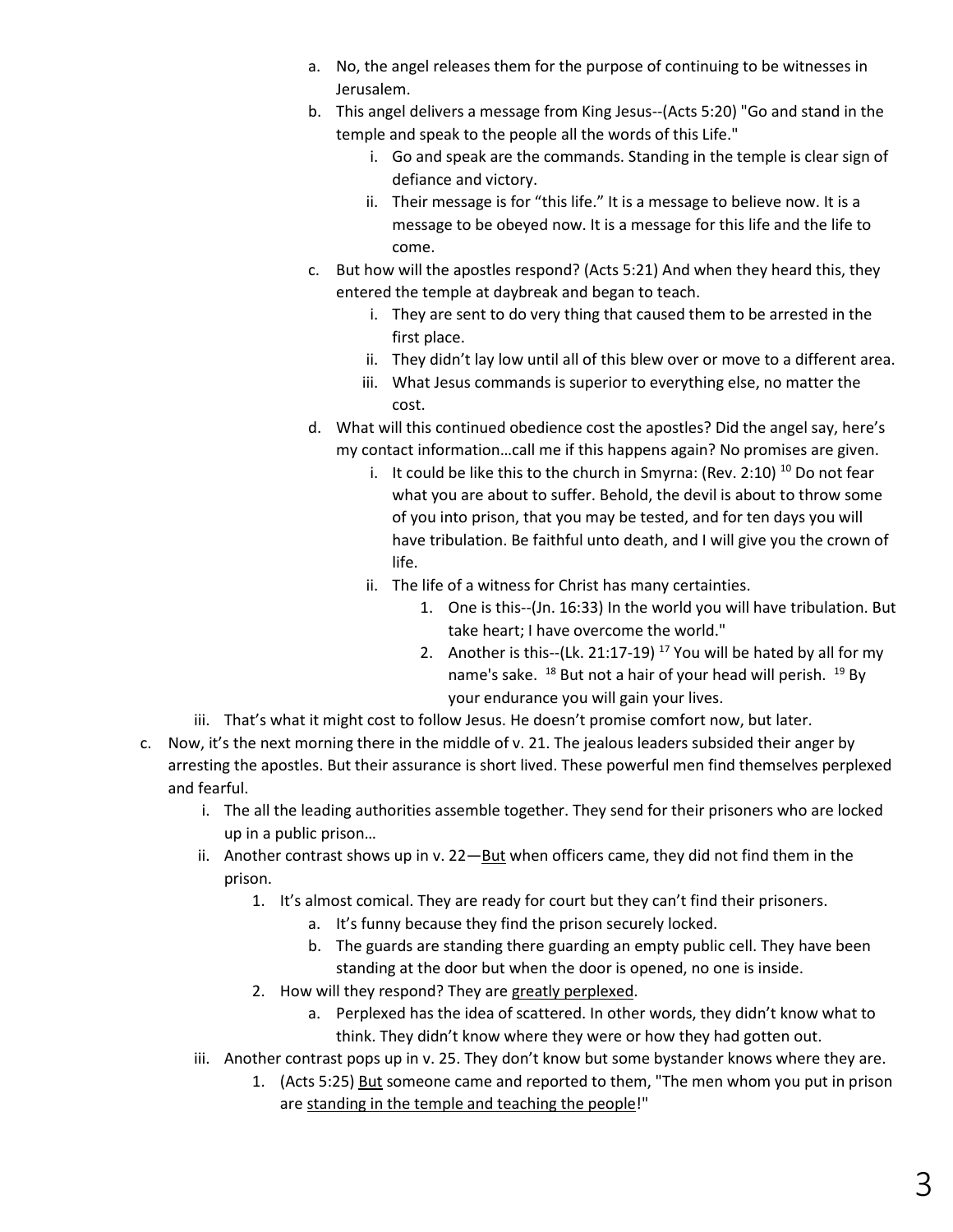- a. Still teaching! Never not teaching! The whereabouts and the courageous obedience of the apostles are confirmed. They are exactly where Christ sent them and they are doing exactly as they were instructed.
- 2. Finding the apostles in open defiance causes fear among the captain and his officers.
	- a. Notice in v.26 how they bring the apostle back to court—but not by force!
	- b. Normally, those who escaped in that day were stoned but in this scene they authorities are afraid they might be stoned.
	- c. To further amplify their fear, notice the high priest does not ask them how they escaped. It's as though they are afraid to ask. They don't want to think about how that happened. It would reveal even further how powerless they are.
- iv. The high priest gives us some insightful information.
	- 1. I think we see why they are jealous.
		- a. We strictly charged you NOT to teach in his name.
			- i. They disobeyed their command.
		- b. Also, the spirit-filled apostles have filled Jerusalem with YOUR teaching. i. Note: your teaching, not OUR teaching.
		- c. And finally, he claims the apostles intend to bring this name's blood upon us.
			- i. But is this statement true? People often think they know what someone desire is. The apostles have not shrunk back from stating that the leaders killed Jesus.
				- 1. But do the apostles want them punished for it? Arrested? Crucified? God to strike them dead? Is that what the apostles desire?
- d. The apostles' consistent plea has been, "repent." And this message continues to cost them. Obedience to Jesus cost them again.
	- i. They are rearrested. They are questioned by the authorities as we just saw.
	- ii. Again, another contrast shows up in v. 29--(Acts 5:29)<sup>29</sup> But Peter and the apostles answered, "We must obey God rather than men.
		- 1. In other words, Peter says you commanded us to stop but we obey God rather than you.
			- a. They do this no matter the cost. Why? Because these leaders and the people of Jerusalem need what they have to offer—forgiveness of their sins in Jesus.
			- b. Hear Peter's plea--(Acts 5:30-31)<sup>30</sup> The God of <u>our</u> fathers raised Jesus, whom you killed by hanging him on a tree. <sup>31</sup> God exalted him at his right hand as Leader and Savior, to give repentance to Israel and forgiveness of sins.
				- i. Peter makes clear this message is in keeping with the promises made by the God of OUR fathers.
				- ii. Yes, he points out again that they killed Jesus but God exalted him to his right hand as Leader and Savior.
					- 1. Dear leaders who have failed miserably. Jesus is the Leader, not you. But he's also the Savior. He offers you forgiveness even for taking his life.
			- c. The leaders are wrong about the apostles wanting his blood to be on their heads. No…he wants them to be washed by the blood they have spilled.
	- iii. Often people will be wrong about your motives. The outward signs are only part of the picture. They see your struggles like poor Bilbo. The cost to follow is enormous but worth it. But your heart's desire is like that of Paul's in Romans.
		- 1. (Rom. 9:1-3) I am speaking the truth in Christ-- I am not lying; my conscience bears me witness in the Holy Spirit--  $2$  that I have great sorrow and unceasing anguish in my heart.